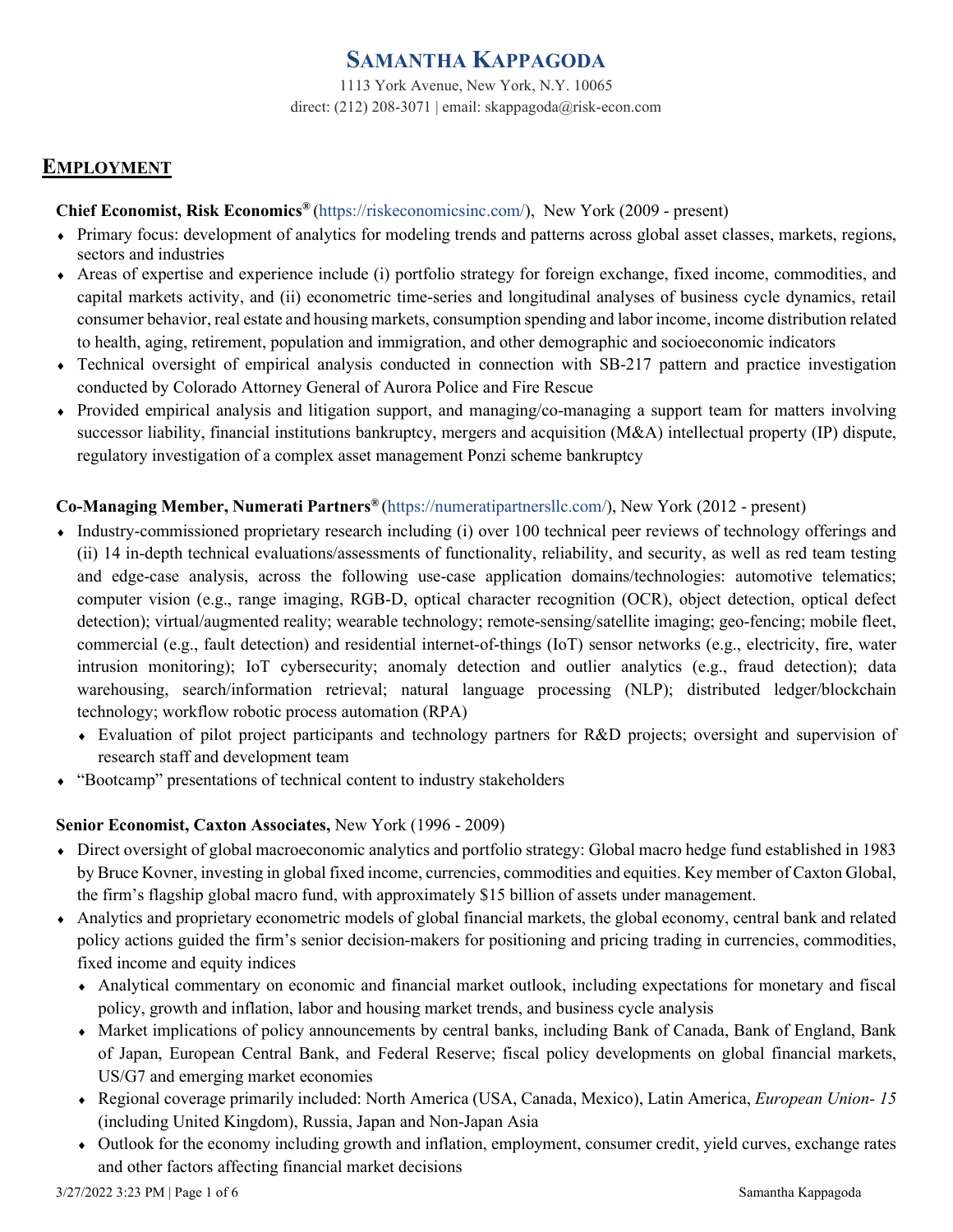# **EMPLOYMENT (CONT'D)**

### **Senior Economist, Caxton Associates,** New York (1996 - 2009) **Cont'd**

- ♦ Market coverage and analysis supporting trading and portfolio strategy decisions by portfolio managers, particularly with regard to spot and futures exchange traded instruments, with a primary focus upon Chicago Board of Trade (CBOT), Chicago Mercantile Exchange (CME), Kansas City Board of Trade (KBOT), London Metal Exchange (LME), New York Mercantile Exchange (NYMEX) and US Future Exchange (USFE)
- ♦ Represented global macro trading desk in investor meetings; discussed global outlook and performance
- ♦ Supervised junior economists and developers on development of analytics, quantitative/econometric modeling and related research support

### **Economist, Operations Evaluation Department, The World Bank,** Washington D.C. (1992 - 1994)

- ♦ Evaluation of structural adjustment lending programs; primary focus on the outcome, impact and sustainability of programs in emerging market economies
- ♦ Determined the optimal mix of policy options by analyzing the effects on economic performance and income distribution. Techniques included dynamic stochastic general equilibrium (DSGE) modeling, econometric analysis and forecasting.
- ♦ Conducted in-depth analysis of macroeconomic instruments and targets for over 50 emerging market countries. Constructed performance indices to compare and contrast cross-sample performance
- ♦ Evaluated structural adjustment lending portfolio. Assessed inflationary effects on the economy, differential impact across sectors, and changes in capital and trade flows. Analyzed past monetary and fiscal policy to assess implications for future policy

### **PROFESSIONAL ACTIVITIES**

- ♦ Vice-Chair, American Bar Association (ABA) Insurance Technology and Risk (SciTech) Committee, (2019 present)
- ♦ ABA Working Group on Resolution 700 (Use of risk assessment tools and pretrial release evaluations)
- ♦ ABA Working Group on Resolution 704 (Uniform Personal Data Protection Act)
- ♦ ABA Technical Advisor, Uniform Law Commission Study Committee for Public Health Emergency Authorities, (2020 present)

### **EDUCATION**

### **M.B.A., Analytic Finance, Statistics and International Business**, University of Chicago (1994 - 1996)

### **Doctoral Studies in Economics**, University of Toronto, Canada (1991 - 1992)

- ♦ Ontario Graduate Scholarship
- ♦ Massey College Junior Fellowship

#### **M.A. Economics, Industrial Organization and Monetary Economics**, University of Toronto, Canada (1990 - 1991)

- ♦ University of Toronto Graduate Scholarship
- Massey College Junior Fellowship

#### **Graduate Studies in Economics**, Carleton University, Ottawa, Canada (1989 - 1990)

#### **B.Sc. (Honors) Mathematics**, Imperial College, London, U.K. (1986 - 1989)

- ♦ University of London Tennis Team Member
- ♦ Imperial College Tennis Team Captain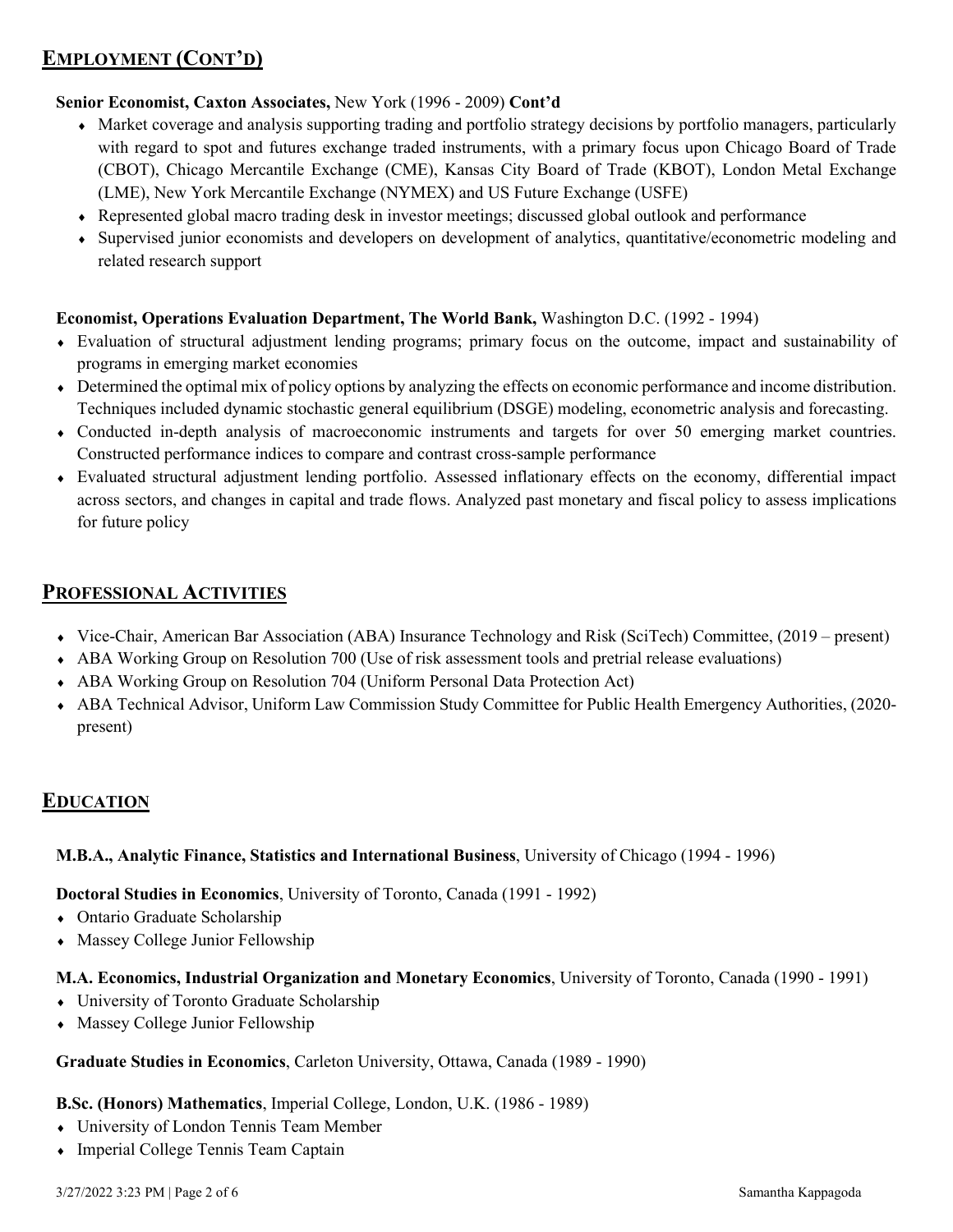### **ACADEMIC ACTIVITIES**

**Co-Advisor, RiskEcon® Lab for Decision Metrics @ Courant Institute of Mathematical Sciences NYU** (2011 - present) **Visiting Scholar, Courant Institute of Mathematical Sciences** (2011 – Present)

RiskEcon Lab**®** [\(https://wp.nyu.edu/riskeconlab/\)](https://wp.nyu.edu/riskeconlab/) was established in 2011 at Courant Institute of Mathematical Sciences NYU, with a mission to develop experimental testbeds and analytics that employ high-dimensional datasets from innovative sources by applying a range of computational and analytical methods to commercial and industrial sensor networks and edge computing embedded systems, focusing primarily on research and development (R&D) of remote and compressed sensing, anomaly detection, forensic analytics and statistical process control.

- ♦ Development of social media analytics pilot projects for select not-for-profit organizations in order to observe quantifiable and scalable metrics that leverage public engagement of diverse messaging employed within campaigns targeting the intersection of grassroots collective action and political influence on critical issues of interest to each organization; pilot to enable organizations to actively explore the effectiveness of various appeals/information campagins for generating actions of highest interest.
- ♦ Assistant Instructor, *Dynamic Computational Statistical Models for Socioeconomic and Geopolitical Systems*, Courant Institute (2012).
- ♦ Guest Lecturer, *Patent Litigation Simulation*, NYU Law School (2016).
- ♦ Topical research threads: effects of population aging on aggregate consumer demand; structural changes in the composition of consumption spending patterns across generation. Income elasticity of consumption spending on healthcare goods and service; co-evolution of healthcare spending and selected socioeconomic and socio-demographic indicators; regional and socio-demographic variation of income elasticity in healthcare spending.
- ♦ Methodological research threads: time series and longitudinal applications to event history and duration analysis; surveillance and monitoring of NCDs; discrete choice, latent variable and social network analysis of behavioral (sociometric and psychometric) influences on discretionary consumption decisions related to health.
- ♦ **Computational Economics and Algorithmic Data Analytics (CEcADA) Collaborative**
	- ♦ NYU AIG Partnership on Innovation for Global Resilience: Instrumental in establishing this first- of-a-kind interdisciplinary multi-year \$5.5 million research collaboration, as part of an ongoing CEcADA initiative to arrange and coordinate public-private-academic-NGO interdisciplinary research initiatives focused on collaborative academic entrepreneurship applied to societally-scaled solutions for real world systemic issues
	- ♦ NYU Tandon School of Engineering Cyber Security Awareness Week (CSAW): Judging Panel for CSAW Competitions: Hack ML (2019); Policy (2018); Law and Policy (2017); Social Media (2011)
	- ♦ NYU Social Media and Political Participation Lab (SMaPP https://wp.nyu.edu/smappglobal/): (2013 2018) Associated Researcher, interdisciplinary research collaboration investigating the relationship between social media and political behavior, involving faculty with a range of expertise including political science, economics, econometrics/statistics, social psychology, computational biology, and computer science
	- ♦ NYU Interactive Telecommunications Masters Program (ITP): Judging Panel for Course Final *Towers of Power* Course (2018 and 2017)

# **EDITORIAL EXPERIENCE**

- ♦ Senior Editorial Advisory Board Member, *Journal of Risk Finance* (JRF), Emerald Publications (2005 2021), JRF is a quarterly refereed financial services industry journal that provides a rigorous forum for the publication of theoretical and empirical research both by academics and practitioners, relating to the financing of risk in its various forms
- ♦ Managing Editor and Co-Founder, *Journal of Risk Finance*, Euromoney Institutional Investor Journals (1999 2004)
- ♦ Special Editor for Risk Management, *Journal of Alternative Investments*, Euromoney Institutional Investor Journals (2005 - 2008)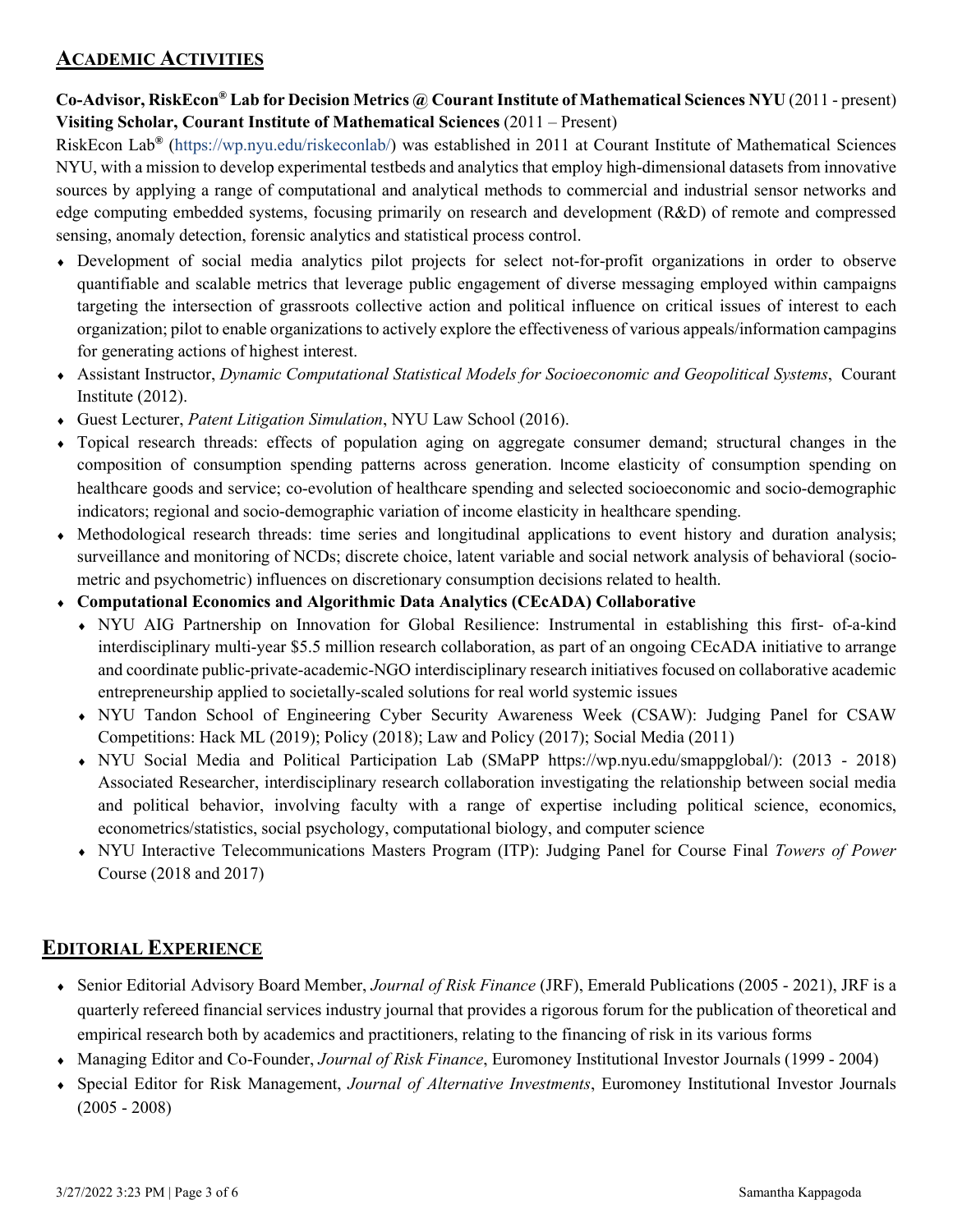## **PUBLICATIONS AND PREPRINTS**

- ♦ *Comparative Analysis of Agent-Oriented Task Assignment and Path Planning Algorithms Applied to Drone Swarms*  (2021): Rohith G. Ganesan, Samantha Kappagoda, Giuseppe Loianno, and David K.A. Mordecai, [arXiv:2101.05161](https://arxiv.org/pdf/2101.05161.pdf)
- ♦ *Classification of Pathological and Normal Gait: A Survey* (2020): Ryan C. Saxe, Samantha Kappagoda, and David K.A. Mordecai, [arXiv:2012.14465](https://arxiv.org/pdf/2012.14465.pdf)
- ♦ *Energy Disaggregation with Semi-supervised Sparse Coding* (2020): Mengheng Xue, Samantha Kappagoda, and David K.A. Mordecai, [arXiv:2004.10529](https://arxiv.org/pdf/2004.10529.pdf)
- ♦ Emerging Market Credit Derivatives and Default Estimation: Volatility, Business Cycle Correlation and Portfolio Diversification (with D. Mordecai) in Jameson, R. (Ed.), *Credit Derivatives: Applications for Risk Management, Investment and Portfolio Optimisation*, Risk Books, 1998)

## **ADVISORY ASSIGNMENTS**

- ♦ Banc One First Chicago (1995): Econometric Analyses of Fixed Income Asset Markets
- ♦ Central Bank of Canada (1991): Review of Non-Bank Financial Institutions
- ♦ Citibank/Lloyd's Insurance Exchange (1988): Review of Underwriting and Claims Settlement process for Lloyd's Reinsurance Syndicate

## **SELECTED INVITED PRESENTATIONS**

- ♦ Colorado Bar Association, Winning at Trial Seminar/CLE 2021, Invited Panelist *Perspectives from an Expert Witness*
- ♦ Council for Economic Education National Economics Challenge 2021, Invited Panelist
- ♦ InsurTech Alliance (ITA) Quarterly Technology Bootcamps and Annual Expo Presentations, August 2018, January 2019, May 2019, October 2019, January 2020, May 2020, September 2020
- ♦ Barclays Second Annual Digital Leader Series 2019, Invited Speaker
- ♦ University of Toronto Next Steps Conference 2019, Invited Panelist *Entrepreneurship and Innovation*
- ♦ American Bar Association ABA-IPL Annual Meeting and 34th Intellectual Property Law Conference 2019, Invited Panelist *Blockchain & IP Promises and Limitations*
- ♦ NYU Tisch Earth Day 2019, Invited Speaker *The Unwired Forest*
- ♦ University of Toronto Alumni Presentation 2018, Invited Speaker
- ♦ New England Conference of Public Utilities Commissioners (NECPUC) Annual Symposium 2018, Invited Speaker *Mitigating and Managing the Risk of a Cyberphysical Cat Event*
- ♦ Council for Economic Education Vantage Point 2015, Invited Moderator *Growing Companies, Growing Women Leaders*
- ♦ Council for Economic Education/100 Women in Hedge Funds Joint Event 2015, Invited Speaker/Moderator *Economics of Financial Decision Making*
- ♦ American Association of State Compensation Insurance Funds (AASCIF) Annual Conference 2015, Invited Presenter *Workers' Compensation Pilot Projects*
- ♦ WCF Utah Board of Directors Annual Meeting 2015, Invited Presenter *Workers' Compensation Pilots*
- ♦ Reinsurance Association of America (RAA) Current Issues Forum on Supply Chain and Contingent Business Interruption Risk 2014, Panelist *Supply-Chain Risks and CBI (Contingent Business Interruption): Forensic RiskTech for Reinsurers as a Strategic Response to Opportunities and Threats from Disruptive Technology*
- ♦ Society of Casualty Actuaries Conference 2011, Invited Panelist *Harnessing Large Datasets to Navigate the Emerging Risk Landscape*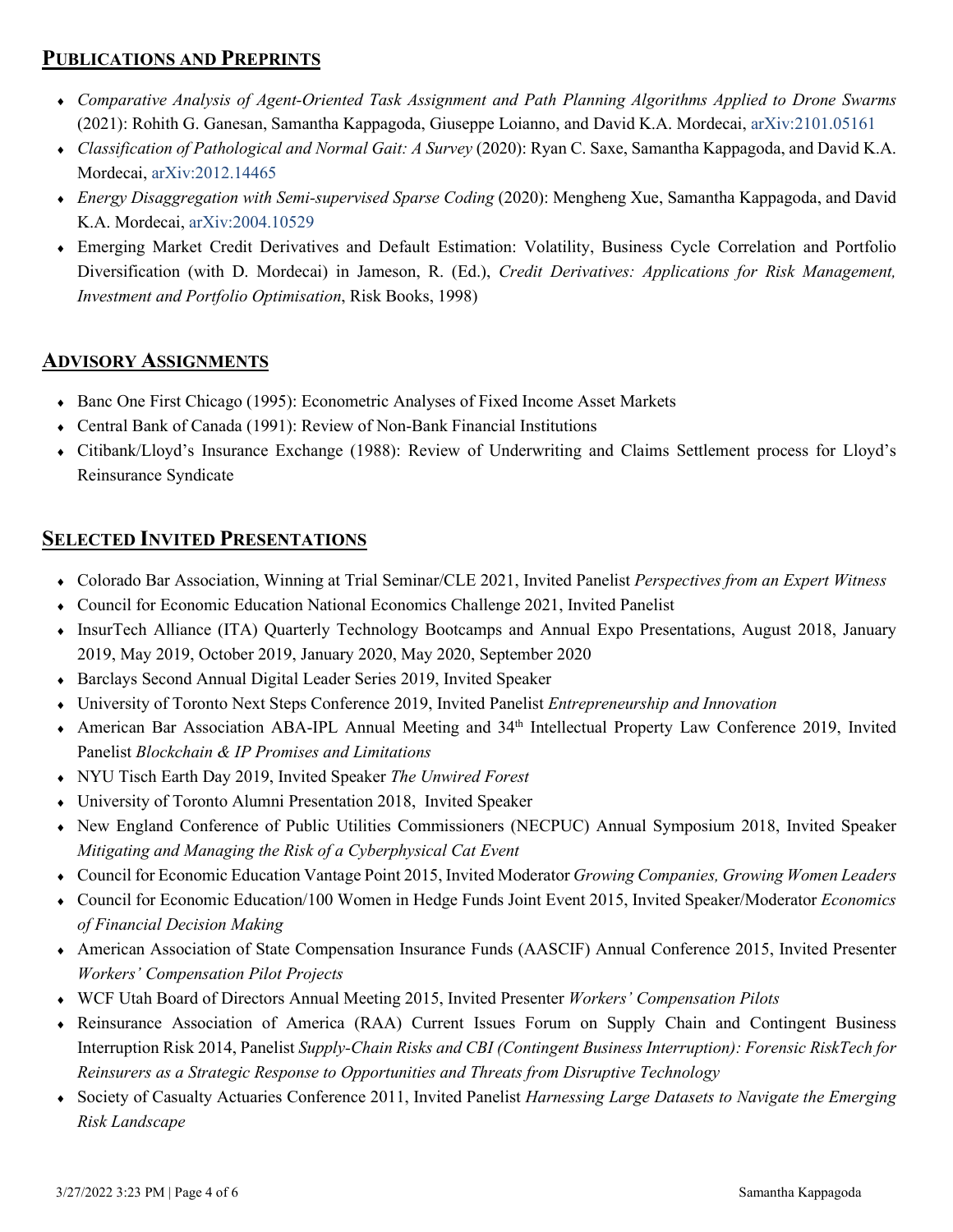# **SELECTED INVITED PRESENTATIONS (CONT'D)**

- ♦ HB Litigation (formerly Mealey's) 18th Annual Insurance Insolvency & Reinsurance Roundtable 2011, Invited Panelist *Structural Shocks and Changing Dynamics Related to Emergent Risks, Evolving Health Trends, Demographic Shifts and Labor Markets, Food Insecurity and Food Safety: Implications for Insurers and Reinsurers*
- ♦ Reactions Conference on Insurance Risk and Capital Management 2011, Invited Panelist *How Major Social, Political, and Macroeconomic Uncertainties Can Affect Insurer and Reinsurer Balance Sheets*
- ♦ HB Litigation (formerly Mealey's) 17th Annual Insurance Insolvency & Reinsurance Roundtable 2010, Invited Panelist *Litigation and Regulatory Implications of Environmental, Economic, Life, Health and Casualty Exposures*
- ♦ The 10th Global Alternative Investment Management Forum, 2004, Keynote Panelist and Session Organizer *The Implications of the Preceding, Current, and Future Path of the Global Financial Markets*

## **SELECTED INDUSTRY CONFERENCES**

- ♦ Center for Strategic and International Studies (CSIS), *Artificial Intelligence (AI) and Applications to National Security* 2018 – Invited Participant
- ♦ Day Pitney *Family Office Forum* 2018, Invited Participant
- ♦ Family Office Association Annual New York City Conference 2017, Invited Participant
- ♦ Carnegie Corp./Sloan Foundation: *Transforming Post-Secondary Education in Mathematics*, Invited Participant 2016
- ♦ American Association of State Compensation Insurance Funds (AASCIF) CEO Conference 2015, Invited Participant
- ♦ AASCIF Mid-Year CEO Conference 2015, Invited Participant
- ♦ Santa Fe Institute Business Network Topical Meeting 2012, *Risk: The Human Factor*, Invited Participant
- ♦ Federal Reserve *Day Ahead Conference on Financial Markets & Institutions* (Federal Reserve Bank of Chicago and Federal Reserve Bank of Dallas) 2012, Invited Participant
- ♦ National Academy of Sciences/National Research Council *Summit for Managing Extreme Events* 2011, Invited Participant
- ♦ Division on Engineering and Physical Sciences National Research Council of the National Academies: Board on Mathematical Sciences and their Application, Invited Presenter 2011
- ♦ Federal Reserve *Day Ahead Conference on Financial Markets & Institutions* (Federal Reserve Board of Governors and Federal Reserve Bank of Kansas City) 2011, Invited Participant
- ♦ Pew Charitable Trust/United Healthcare Foundation *Refocusing the Food System*, Invited Participant 2010
- ♦ Santa Fe Institute Annual Business Network and Board of Trustees' Symposium 2009, *Multi Dimensions of Evolution*, Invited Participant
- ♦ Federal Reserve Bank of Atlanta Annual Financial Markets Conference 2009, *Financial Innovation and Crises,* Invited Participant
- ♦ Federal Reserve Bank of Atlanta Annual Financial Markets Conference 2008, *Financial Market Reforms: Taking Stock*, Invited Participant
- ♦ Federal Reserve Bank of Atlanta Annual Financial Markets Conference 2007, *Credit Derivatives: Where's the Risk*? Invited Participant
- ♦ GAIM (Global Alternative Investment Management) Conference 2001, 2002, 2003, 2005, Invited Delegate
- ♦ Commodity Futures Trading Commission Roundtable, *Hedge Funds and Commodity Pool Operators*, 2005, Invited Participant